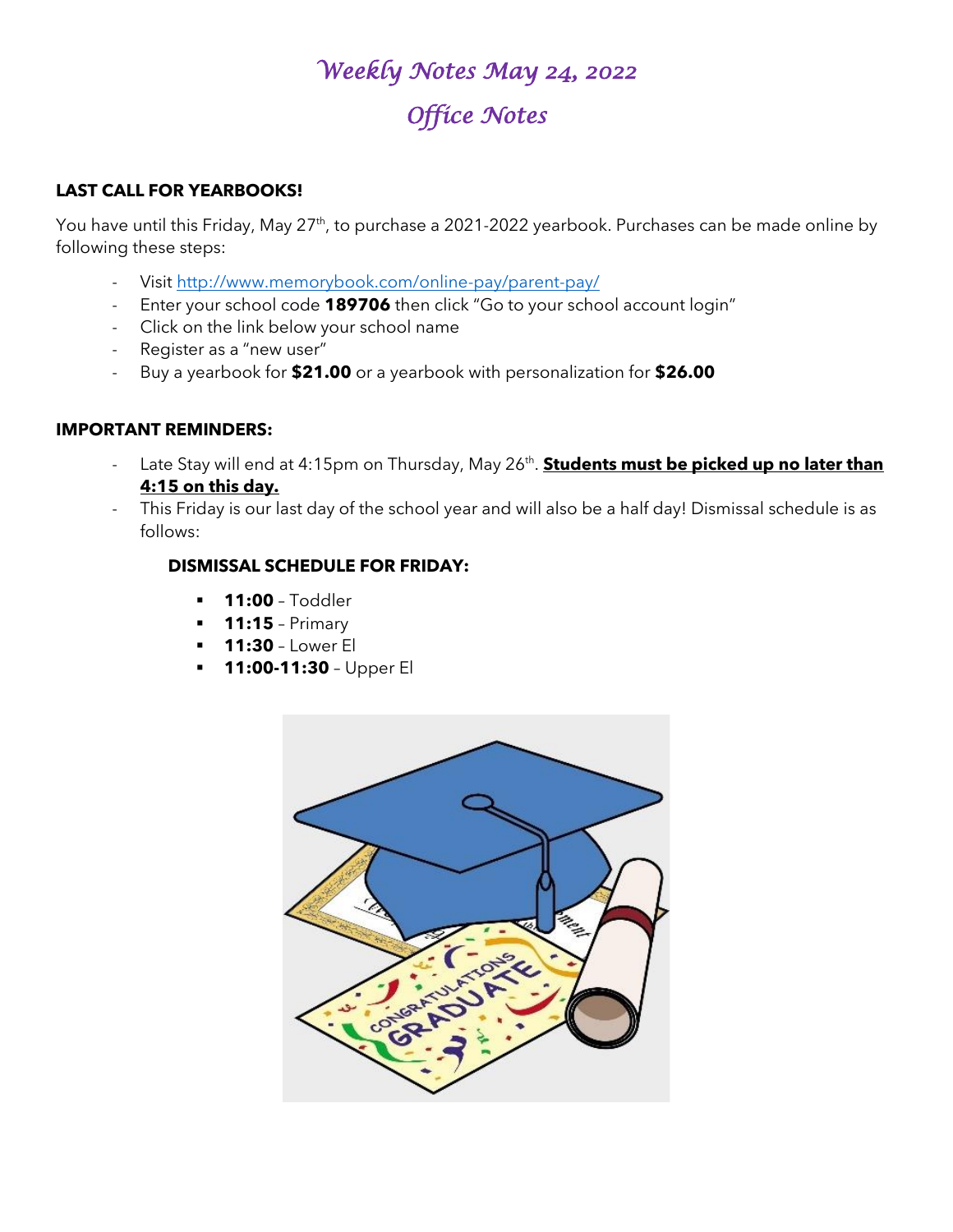#### SUMMER CAMP SIGN-UPS ARE NOW OPEN! SPACE IS EXTREMELY LIMITED, SO E-MAIL OFFICE@MSOR.ORG TO RESERVE YOUR SESSION(S) TODAY!



#### **Daily Camp Themes**

Mystery, Day of Adventure, Travel, Music/Dance, Fantasy, Sports, Magic, Science, Animals, Water Day, **Around The World,** 

#### **Camp Dates for Primary & Elementary Camps**

June 6th - June 17th June 20th - July 1st July 11th - July 22nd July 25th - August 5th

Thank you for your support; we use all funds raised to support our travels throughout the School year.

# **MSOR Summer Camp Come Join the Fun**

#### **Reserve your spot!**

Camp is run by Ms. Shemi, The Adolescent, Secondary Class & Adult Camp Guides.





**Toddler / Primary Camp** Welcomes - all potty trained toddlers students and up to rising Primary Third Years.

### **Elementary Camp**

**Welcomes - all Lower & Upper Students.** 

- Sign up for one week or better yet both weeks!
- · Camp Hours: 8:30 to 3:00 Late Stay Available
- · Cost: \$200 for one week or \$375 for two weeks (one session).
- . Checks made payable to MSR Adolescents/Secondary
- Parents provide lunch. We provide snacks.  $\cdot$
- . If you want to attend for a single day (space permitting); \$60 for the day.

MSOR Summer Camp can also help elementary students complete their Summer Homework.

There is an additional fee of \$50 for this service. We work one on one with students to formulate a



plan and accomplish summer reading, math and writing homework. Campers will get a full day of fun but during quiet time we work on unfinished summer work.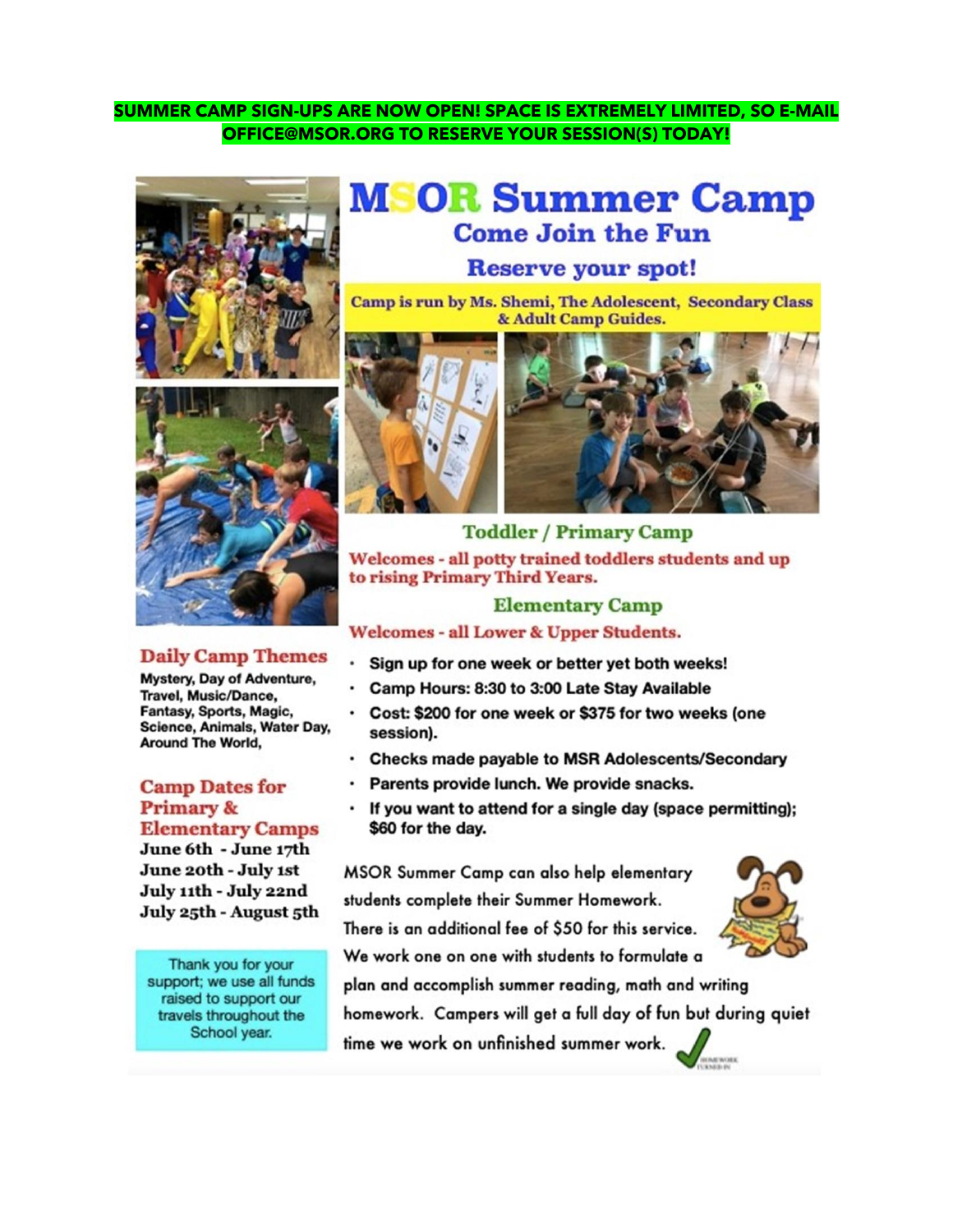# *Ms. Ginny's & Ms. Kelly's Class*

Wow……can you believe we are in the last week of school. It has truly flown by! I want to thank all you parents for letting us teach, love and enjoy your child this year! We've had an awesome class full of beautiful and eager to learn kids! We've truly loved getting to see them grow in so many ways!! Thank you also for all the support you've given to our class. It's truly been a great year!!

Tomorrow (Wednesday) is supposed to be our "Splash Day". Please look back on the newsletter for all the information on it. No lunches will be needed on Splash Day as we'll be celebrating Aurora's 2nd birthday with a pizza lunch!! We would love a volunteer for popsicles for this day while we are playing in the water!!

Friday we will have Field Day at 9:00 with Anna Kate leading the toddlers in a few games! Dismissal is at 11:00 and please be here by then to keep the traffic moving for the Primary pick up! Please send a large bag to send all your child's belongings home!

Also, please remember late stay for all students will end at 4:15 on Thursday.

Ms. Ginny and Ms. Kelly

# *Ms. Shannon's, Ms. Rachel's & Ms. Savannah's Class*

Can you believe it's the last week of school? This year has flown by!! We have enjoyed watching your children grow this year! It is so hard to say goodbye to our older toddlers as we send them on their way to their new classes. I am always so excited to see how much our younger ones grow over the summer and see them come in and take over as the leaders of the classroom. Thank you again for a fabulous year and for all your support!

Unfortunately sickness is still plaguing our classroom. Please keep an eye out for pink eye, stomach virus, and hand, foot, and mouth disease. Remember all of these are symptom free for 24 hours with no medication before your child can return to school.

I'm hoping the weather cooperates for this last week of school! We will have a few fun days to celebrate the end of the year. On Tuesday, we will play with our parachute and bubbles. We will also have snow cones.

We will have a water/swim day on Wednesday. We will have inflatable pools and water tables for the children. If you have a small pool that we can borrow please let me know. We usually try to get a few of the hard plastic ones for the little ones. Kids should come in ready to get wet. Please make sure to send in a bag with a change of clothes and towel. If your child still wears diapers, please bring them in a swim diaper and send in extras. They can come in crocs or water shoes. Make sure to apply sunscreen before they come to school. If the weather does not cooperate we will either do sprinklers instead of pools or a movie. Please send in a picnic lunch, such as a sandwich and chips.

On Thursday, we usually do a cleaning day. We scrub the chairs and tables with soapy water to get ready to close the classroom down for the summer. Kids should come in ready to get wet. Please make sure to send in a bag with a change of clothes and towel. They can come in crocs or water shoes. We will celebrate Molly's birthday with a special lunch.

On Friday we will have a field day with games. We will have bean bag balance, tennis ball toss, and limbo. We will also do face painting. Dev's family is sending in a special snack that day.

Friday will be a half day. We will dismiss at 11. Please send in a large bag by Wednesday so that we can send all of their belongings home with them on Friday . If you are not planning on attending that day please let me know.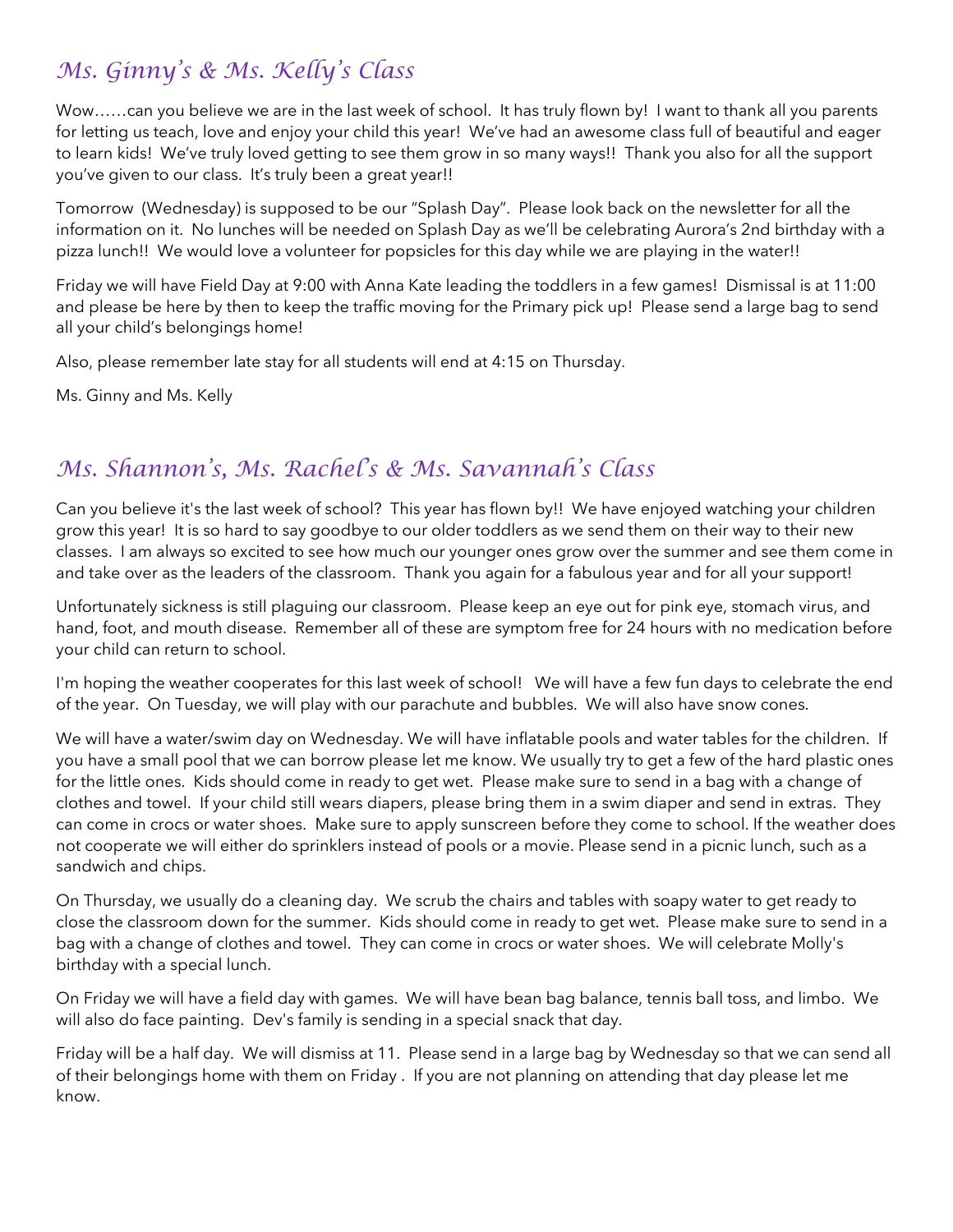# *Ms. Angie's, Ms. Sydney's, & Ms. Anna Kate's Class*

Graduation practice is Thursday morning at Brookes Chapel (Shorter College). If your child is a third year primary that is graduating, please drop them off at Shorter College on Thursday.. All other primary children will have their normal daily routine at school. Primary children who are dropped off, need to be picked up at 10:30. You may take your child home so that they can rest before graduation. Primary graduates need to be at graduation no later than 5:45 pm. We will take a group picture and then we will line up for graduation. If you have any questions about graduation, please let me know.

Friday is a half day. Pick up is at 11:15. Please send in a large bag before Friday so that we can send your child's things home for the summer.

Thank you for sharing your child with us this year. We have shared many laughs, smiles, and academic achievements this year. We love watching your children grow and learn in our environment. Your child has become family to us and we will forever keep them in our hearts.

Ms. Angie, Ms. Sydney, Ms. Anna Kate

# *Ms. Valerie's & Ms. Christina's Class*

Hello, it is hard to believe that the last week of school is coming up. We have a lot of fun things planned for the last week of school. Please make sure to read all the details below.

\*\* Please send in a *large bag* that is labeled with your child's name by next Friday! We will use this bag to place all their extra clothes from their clothes bin, schoolwork, and other belongings.

**Monday, May 23rd** – We will be celebrating Ben's birthday. No lunchbox is needed. We will be putting the classroom materials to sleep. The children will help us clean and organize the shelves. Please have your child wear something that can get dirty.

**Tuesday, May 24<sup>th</sup>-** We will be celebrating summer birthdays. No lunchbox is needed. We will have a movie day and watch *A Bug's Life*. We will provide a fun-themed snack this day.

**Wednesday, May 25<sup>th</sup>**- Sorren's family is providing pizza. No lunchbox is needed. We will have an outdoor day filled with fun. Please make sure your child wears clothing that can get dirty. Please do not send your child in a swimsuit.

**Thursday, May 26th** – \*\*Your child needs a lunchbox this day. We will go on a nature walk around the school. A friendly reminder that late stay will end at 4:15 pm this day.

- Graduation Practice in the Morning for Third Year students only! Please arrive at Brookes Chapel by 8:00 am. Please pick up your child by 10:30 am. They may go home and rest or come back to school to rest. They will need a nap roll if they come back to rest at school.
- Third Year students must arrive by 5:45 pm at Brookes Chapel for the group picture.

\*\* If any students in our class would like to come to watch their classmates graduate, they are more than welcome to attend and watch. Graduation will start at 6:30 pm.

**Friday, May 27<sup>th</sup>**- HALF DAY! No lunchbox is needed. We will celebrate with a bug-themed party.

\*\* Pick up will be at **11:15 am**

Please let me know if you have any questions!

Warm Regards,

Ms. Valerie and Ms. Christina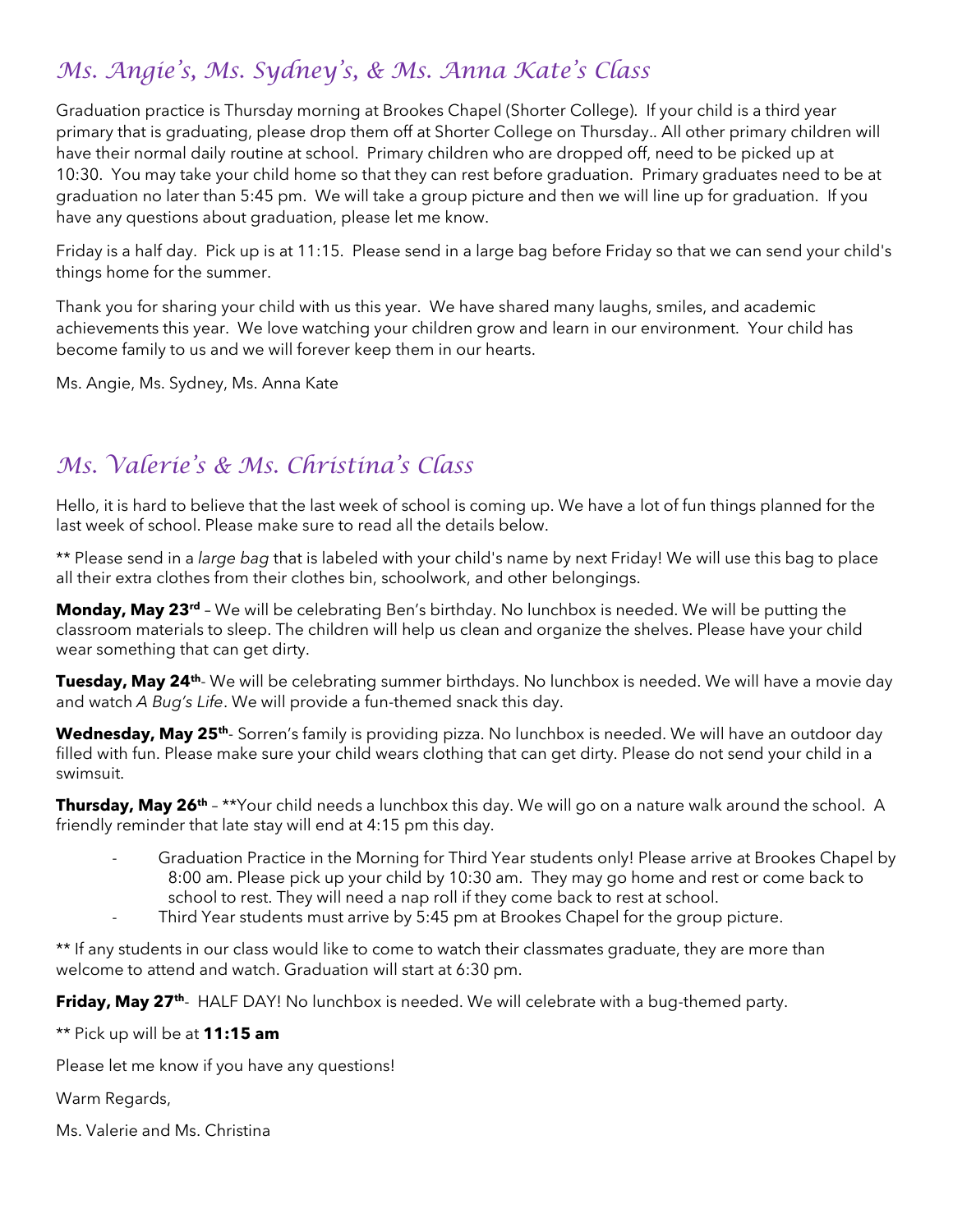# *Ms. Dolores's & Ms. Robin's Class*

Graduation practice is this Thursday morning. Please drop off students at Brookes Chapel on the Shorter University campus at 8:00 am. Pick up is after rehearsal at 10:45. It is highly recommended that children return home after rehearsal to rest before the big event. The third-year group portrait is at 5:45, so please arrive on time for this photo opportunity!

Students have been busy filing their work and spending time using their favorite classroom materials one last time before summer. Friday will be an outdoor field day, weather permitting, so please send students in outdoor play clothes that may get wet and dirty. Students must be picked up by 11:30.

Information on summer homework will be coming soon, but please make sure that your child's summer break includes lots of time for outdoor play, exploration, art activities, and lots and lots of reading! We have enjoyed spending this year with your precious children. Thank you all for everything you do to support our class!

Ms. Robin and Ms. Dolores

# *Ms. Stefanie's Class*

Another year has come to an end! Thank you all so much for the privilege of educating & caring for your children. Even with all the challenges, I have enjoyed this year tremendously. It is always a joy to witness the miraculous process of a child grasping a new concept for the first time and experiencing their feelings of success. I hope everyone will continue their educational journey throughout the summer by exploring the wonders of the world around you and taking quiet moments to experience the delight of an engaging book.

Please remember, this Thursday students need to be dropped off at Shorter University at 8:00am. We will meet for graduation practice in the chapel. Practice will be over at 10:45 and all students will need to be picked up. After practice students are welcome to go home for the day to rest before graduation in the evening. Third year students need to return to Shorter University by 5:45pm for pictures.

3rd year girls should wear a white dress to graduation. 3rd year boys should wear khaki pants, a white buttondown shirt, and a navy blazer. All other students should wear special occasion clothes.

Friday, May 27<sup>th</sup>, will be the last day of school. It is a half day and students will need to be picked up by 11:30am. We are hoping to use the playground for fun field day activities if the weather cooperates. Please ensure your child is dressed in clothes they can get dirty.

Information regarding summer homework will be coming soon.

Have a great summer!

Ms. Stefanie